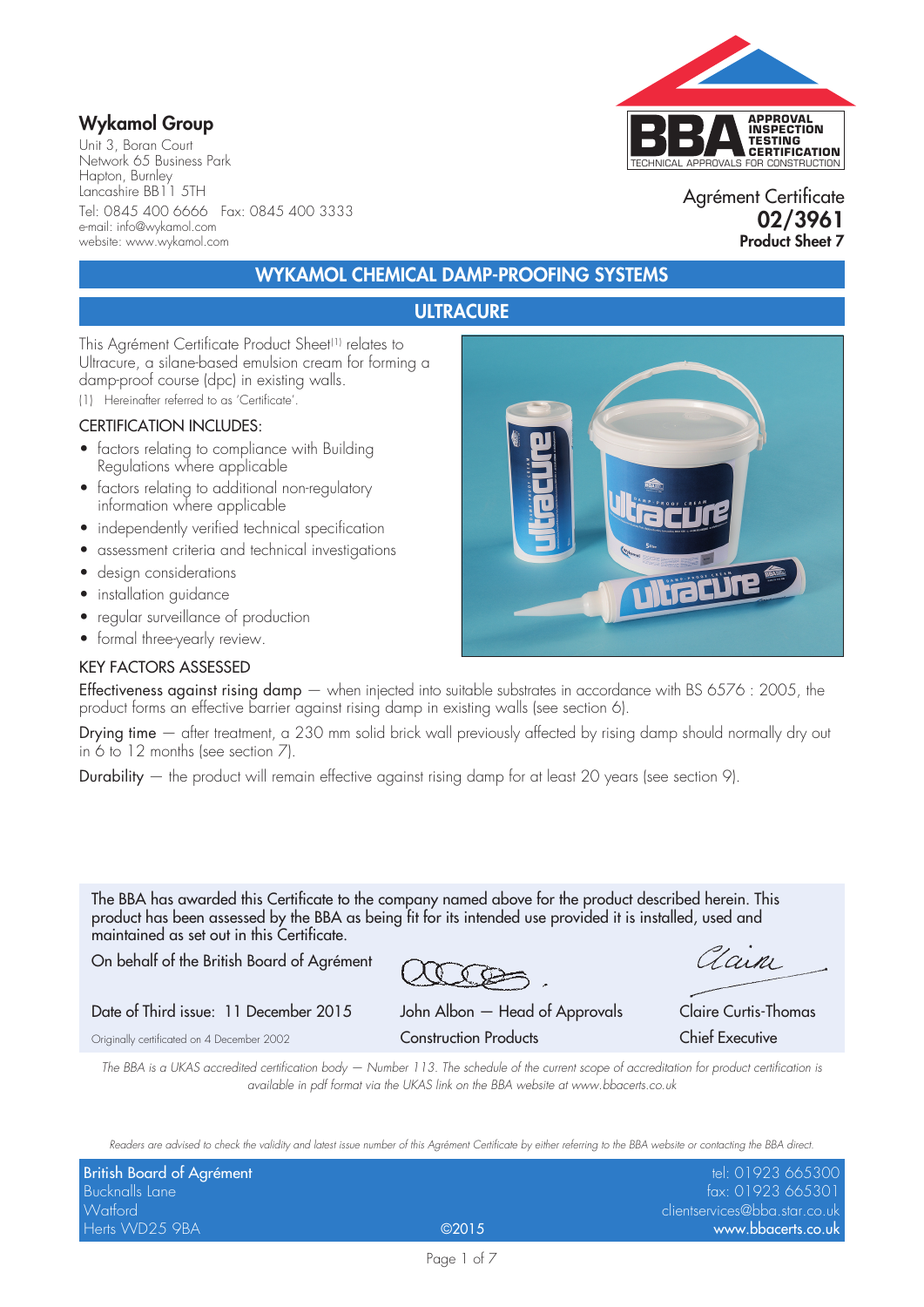## **Regulations**

#### The Building Regulations 2010 (England and Wales) (as amended)

In the opinion of the BBA, the use of Ultracure in an existing building is not subject to these Regulations, but action to satisfy Requirement C2(a) and Regulation 7 may be necessary for a 'Material change of use' as defined in Regulation 5(a) (the presence of a UK map indicates that the subject is related to the Building Regulations in the region or regions of the UK depicted):

| Requirement: C2(a) | Resistance to moisture                                                                                                               |
|--------------------|--------------------------------------------------------------------------------------------------------------------------------------|
| Comment:           | The product satisfies the BBA rising damp test and adequately resists the passage of moisture. See<br>section 6 of this Certificate. |
| Regulation:        | Materials and workmanship                                                                                                            |
| Comment:           | The product is acceptable. See section 9 and the Installation part of this Certificate.                                              |

#### The Building (Scotland) Regulations 2004 (as amended)

In the opinion of the BBA, the use of Ultracure in an existing building is not subject to these Regulations, but action to satisfy the Regulations and related Mandatory Standards below may be necessary for a 'Conversion' action to satisty the Regulations and related triangulation  $\frac{1}{2}$  change in the subject is related to the Building as defined in Regulation 4 (the presence of a UK map indicates that the subject is related to the Buil Regulations in the region or regions of the UK depicted):

| Regulation: | 8(1)   | Durability, workmanship and fitness of materials                                                                                                                                                                                                             |
|-------------|--------|--------------------------------------------------------------------------------------------------------------------------------------------------------------------------------------------------------------------------------------------------------------|
| Comment:    |        | The product can contribute to a construction satisfying this Regulation. See section 9 and the Installation<br>part of this Certificate.                                                                                                                     |
| Regulation: | 9      | Building standards applicable to construction                                                                                                                                                                                                                |
| Standard:   | 3.3    | Flooding and ground water                                                                                                                                                                                                                                    |
| Standard:   | 3.4    | Moisture from the ground                                                                                                                                                                                                                                     |
| Comment:    |        | The product satisfies the BBA rising damp test and adequately resists the passage of moisture and can<br>contribute to satisfying these Standards, with reference to clauses 3.3.1(1)(2), 3.4.1(1)(2) and 3.4.5(1)(2). See<br>section 6 of this Certificate. |
| Standard:   | 7.1(a) | Statement of sustainability                                                                                                                                                                                                                                  |
| Comment:    |        | The product can contribute to meeting the relevant requirements of Regulation 9, Standards 1 to 6<br>and therefore will contribute to a construction meeting a bronze level of sustainability as defined in this<br>Standard.                                |
| Regulation: | 12     | Building standards applicable to conversions                                                                                                                                                                                                                 |
| Comment:    |        | All comments given for this product under Regulation 9, Standards 1 to 6 also apply to this Regulation with<br>reference to clause 0.12.1(1)(2) and Schedule 6(1)(2).<br>Technical Handbook (Domestic).<br>(1)<br>Technical Handbook (Non-Domestic).         |

#### The Building Regulations (Northern Ireland) 2012 (as amended)

<sup>27</sup>/<sub>2</sub> In the opinion of the BBA, the use of Ultracure in an existing building is not controlled by these Regulations, but action to satisfy Regulations 23(a)(i)(ii)(iii)(iv) and 28(a) may be necessary for a 'Material change of use' under Regulation 8 (the presence of a UK map indicates that the subject is related to the Building Regulations

in the region or regions of the UK depicted):

| Regulation:             | 23(a)(b)(i) | Fitness of materials and workmanship                                                                                                 |
|-------------------------|-------------|--------------------------------------------------------------------------------------------------------------------------------------|
| Comment:<br>Regulation: | 28(a)       | The product is acceptable. See section 9 and the Installation part of this Certificate.<br>Resistance to moisture and weather        |
| Comment:                |             | The product satisfies the BBA rising damp test and adequately resists the passage of moisture. See<br>section 6 of this Certificate. |

#### Construction (Design and Management) Regulations 2015 Construction (Design and Management) Regulations (Northern Ireland) 2007

Information in this Certificate may assist the client, Principal Designer/CDM co-ordinator, designer and contractors to address their obligations under these Regulations.

See section: 3 *Delivery and site handling* (3.1 and 3.3) of this Certificate.

# Additional Information

### NHBC Standards 2014

NHBC accepts the use of Ultracure, provided it is installed, used and maintained in accordance with this Certificate, in relation to *NHBC Standards*, Chapter 5.1 *Substructure and ground floors*.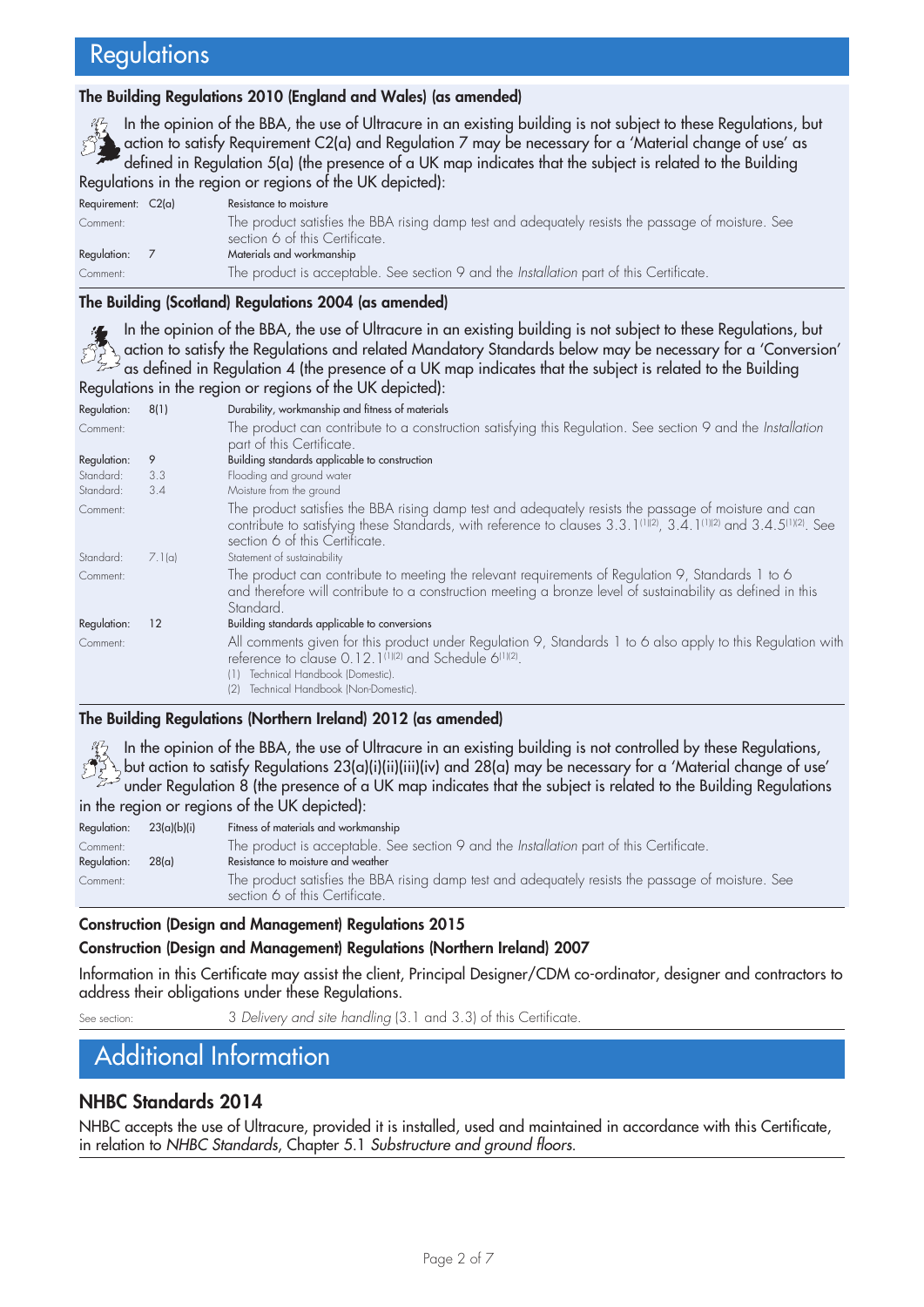#### 1 Description

Ultracure is a ready-to-use silane-based emulsion cream, used to form a barrier against rising damp where there is no dpc, or where the existing dpc has failed.

## 2 Manufacture

2.1 The product is manufactured in a controlled batch blending process.

2.2 As part of the assessment and ongoing surveillance of product quality, the BBA has:

- agreed with the manufacturer the quality control procedures and product testing to be undertaken
- assessed and agreed the quality control operated over batches of incoming materials
- monitored the production process and verified that it is in accordance with the documented process
- evaluated the process for management of nonconformities
- checked that equipment has been properly tested and calibrated
- undertaken to carry out the above measures on a regular basis through a surveillance process, to verify that the specifications and quality control operated by the manufacturer are being maintained.

2.3 The management system of the Wykamol Group has been assessed and registered as meeting the requirements of BS EN ISO 9001 : 2008 by Garek Assured (Certificate 0111/1104.02).

## 3 Delivery and site handling

- 3.1 The product is supplied in 380 ml and 1 litre cartridges, 3 litre buckets and 8 litre boxes.
- 3.2 The product should be stored in a cool, dry place and protected from frost. It has a shelf life of 12 months.

3.3 The Certificate holder has taken the responsibility of classifying and labelling the system components under the *CLP Regulation (EC) No 1272/2008 on the classification, labelling and packaging of substances and mixtures*. Users must refer to the relevant Safety Data Sheet(s).

# Assessment and Technical Investigations

The following is a summary of the assessment and technical investigations carried out on Ultracure.

## Design Considerations

### 4 Use

4.1 Ultracure is used in accordance with BS 6576 : 2005 and the Property Care Association *Code of Practice for*  Installation of Remedial Damp-proof Courses in Masonry Walls in existing:

- solid walls of brickwork, blockwork or natural stone (including flint), up to 600 mm thick
- conventional cavity walls
- walls of rubble-filled construction of any thickness.

4.2 The installation process involves delivering a set amount of the product into a series of holes drilled into the mortar course, and the subsequent replastering.

4.3 Replastering is necessary to retain salts in the body of the wall to prevent damage to subsequent redecoration. This must be carried out in accordance with the Wykamol Replastering Specifications (see Product Sheet 5 of this Certificate).

### 5 Practicability of installation

The product should be installed by contractors with experience in the treatment of rising damp using the methods described in this Certificate.

### 6 Effectiveness against rising damp

When installed in the substrates defined in section 4.1, in accordance with BS 6576 : 2005, the product forms an effective barrier against rising damp.

### 7 Drying time

After treatment, a 230 mm thick solid brick wall previously affected by rising damp should normally dry in 6 to 12 months provided normal heating is used during the winter months. A thicker wall may take longer. Where hygroscopic salts are present, the wall may not dry completely but the replastering system will prevent damage to internal decorations.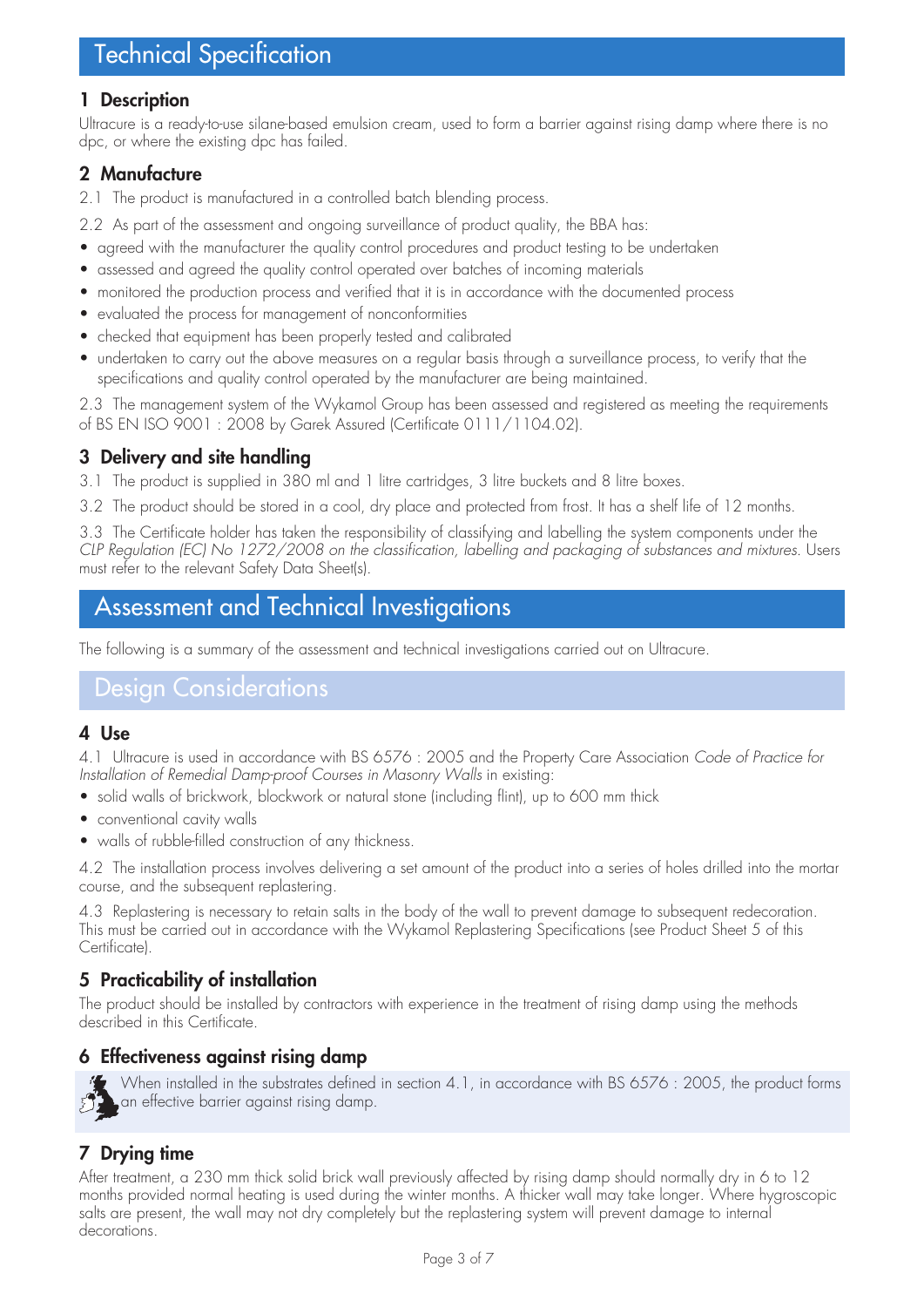## 8 Maintenance

The product does not require maintenance.

#### 9 Durability



Excluding use in new repair work (where highly-alkaline mortars are present), the process is expected to remain effective for at least 20 years.

## **Installation**

#### 10 General

10.1 Installation of Ultracure must be carried out in accordance with BS 6576 : 2005 and the Property Care Association *Code of Practice for Installation of Remedial Damp-proof Courses in Masonry Walls*.

10.2 Replastering is necessary to prevent damage to subsequent redecoration. To avoid split responsibility, this should be conducted by the damp-proofing contractor or its agent.

10.3 The original survey may have identified other possible causes of dampness, and measures to rectify these must be taken as necessary.

### 11 Precautions

Ultracure is water-based and presents no flammability hazards.

#### 12 Timber floor — inspection, preparation and repair

12.1 Where a suspended timber floor is independently supported on sleeper walls, with an effective dpc and showing no signs of dampness, these need not be treated (see Figure 1).



12.2 Where a suspended timber floor is supported on joists and/or a wall plate bearing on or embedded in the wall, there is a possibility of decay, particularly where concealed timbers are in contact with the damp wall. The condition of these timbers should be ascertained and remedial action taken if necessary (see Figure 2).

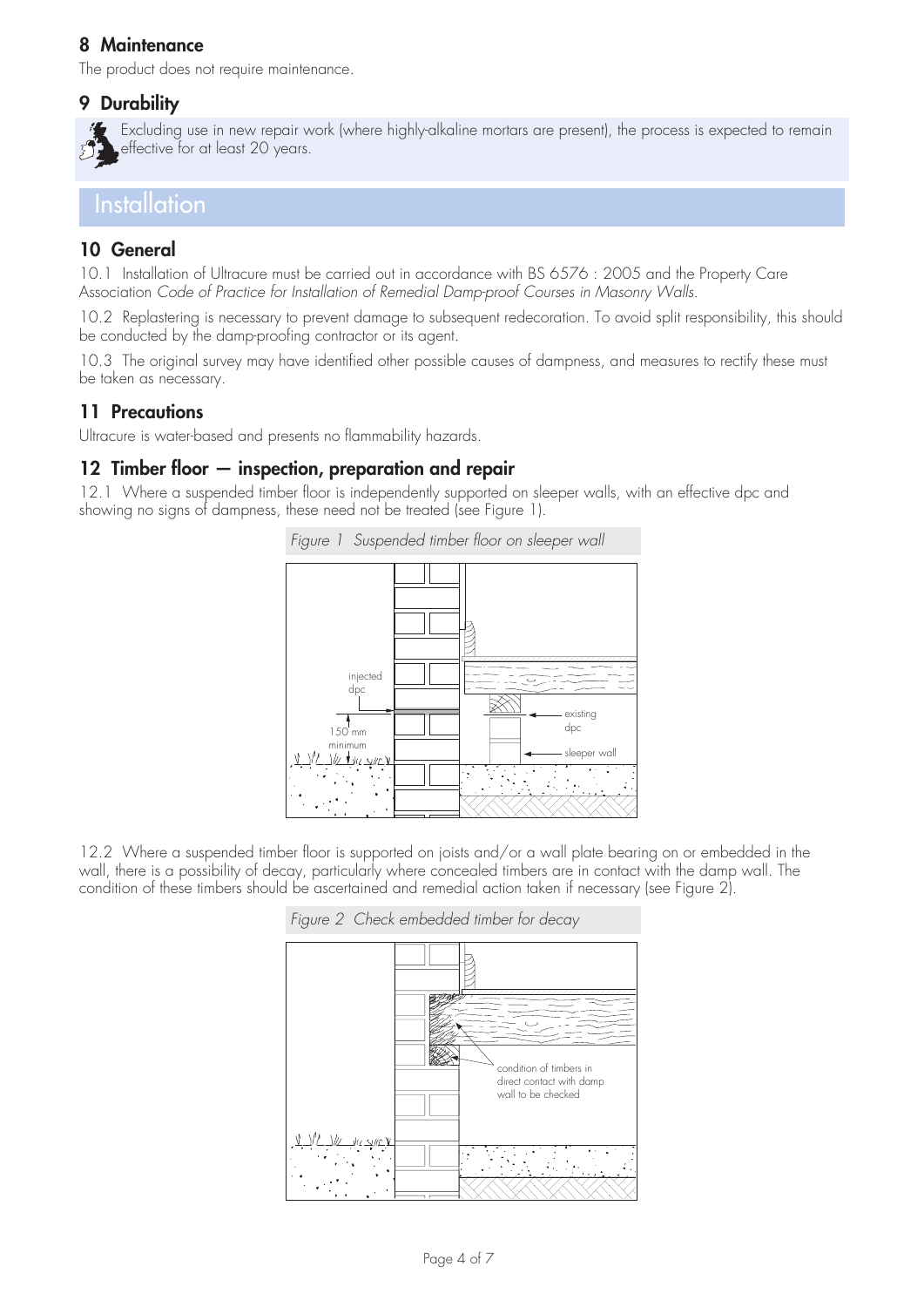12.3 If damage is limited to the joist ends, the floors may be re-formed, using sleeper walls or joist-hangers, to isolate the timbers from the damp wall (see Figure 3).





12.4 If the timbers are sound, the existing floor may be retained provided the dpc is formed below the timber joists and/or wall plate (see Figure 4).





#### 13 Preparation

13.1 The course to be injected is chosen so that the position of the horizontal dpc complies, as far as is practicable, with the recommendations of BS 6576 : 2005, clause 8.3 (see section 12.4 of this Certificate).

13.2 Internal walls on solid floors are treated as close to the floor as possible.

13.3 Complementary vertical dpc's are positioned, where necessary, to isolate treated walls from the effects of rising damp in adjoining walls or to maintain continuity between horizontal dpc's at different levels.

13.4 Internal plastering which may be affected by hygroscopic salts is removed from the area to be treated to a height of 300 mm above the maximum level of the rising damp. Internal skirtings and flooring are also removed, as necessary, to expose the area for treatment. Externally, the proposed dpc line is exposed, where necessary, by removing any facing material.

#### 14 Procedure

14.1 Untreated walls are isolated by the installation of a vertical dpc throughout the thickness of the wall.

14.2 Particular care is taken to avoid bridging the dpc, either internally or externally. Where external rendering has been removed, it is restored, ending in a bellcasting above the injected dpc.

14.3 The original survey may have identified other possible causes of dampness, and measures to rectify these are taken as necessary.

14.4 Holes 12 mm in diameter are drilled at intervals of 120 mm or less along the selected mortar course, to depths for various wall thicknesses as shown in Table 1.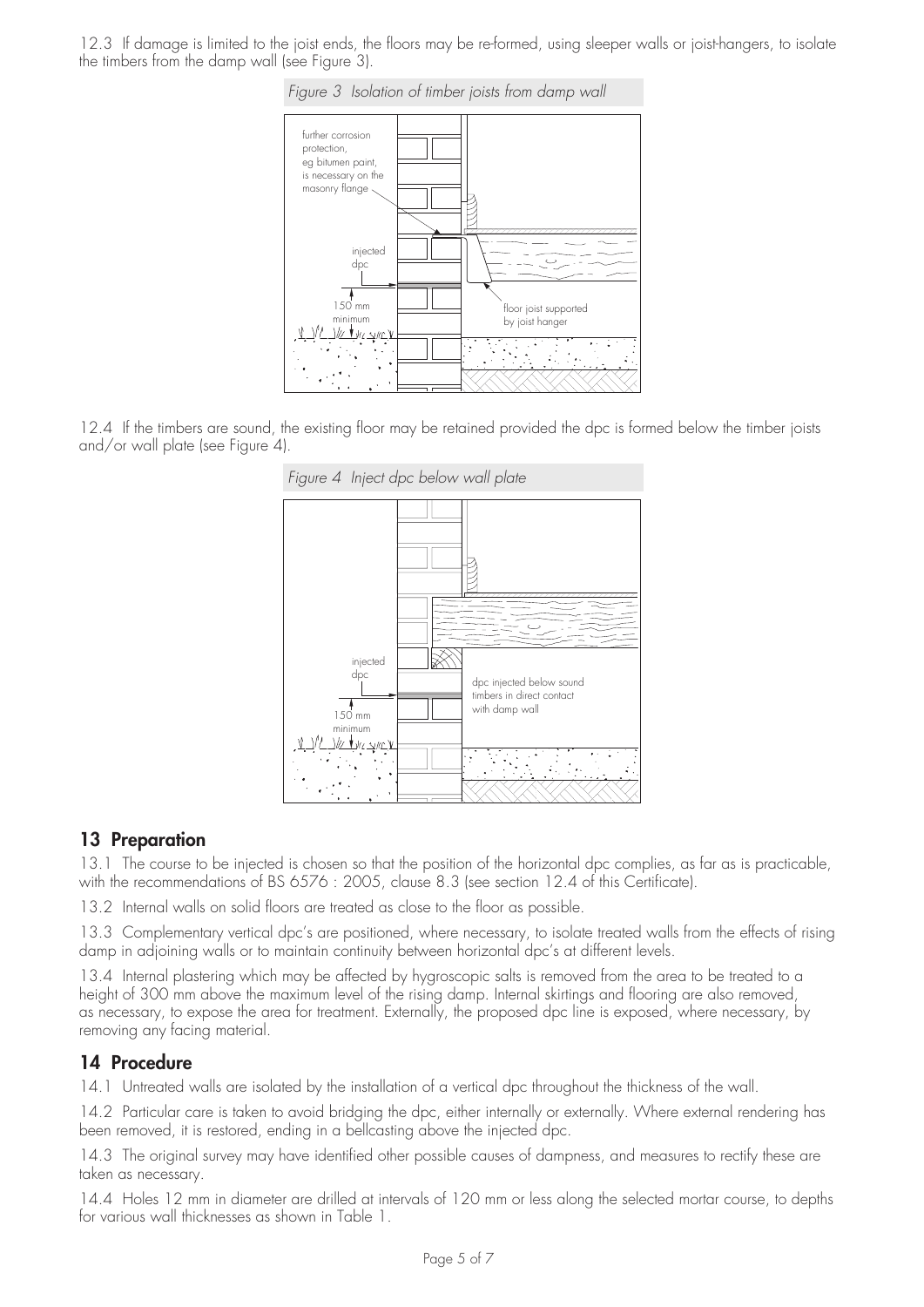| Depth of hole required/application rate<br>Table 1               |                                    |     |     |     |  |  |  |
|------------------------------------------------------------------|------------------------------------|-----|-----|-----|--|--|--|
|                                                                  | Wall thickness (mm) <sup>(1)</sup> |     |     |     |  |  |  |
|                                                                  | 115                                | 230 | 345 | 460 |  |  |  |
| Drill hole depth (mm)                                            | 100                                | 210 | 320 | 430 |  |  |  |
| Application rate per 10 m of wall length (litres) <sup>(2)</sup> | $\bigcap Q$                        | 10  | 7 Q | २ ० |  |  |  |

(1) For thicker walls the depth of hole should be to within 40 mm of the opposite face.

(2) Application rates for rubble-filled constructions may vary.

14.5 Solid walls of brick or stone should be drilled/treated from one side only in a single operation. The selected mortar course is drilled at the prescribed centres to the appropriate depth (see Table 1). Where this is not possible, advice should be sought from the Certificate holder.

14.6 Cavity walls should preferably be treated from both sides but, if the thickness of the individual leaves permits, may be treated from one side. When undertaking treatment from one side, the drill must pass completely through the selected mortar course, then across the cavity and to a depth of 100 mm in the other leaf. The cavity must be clear before treatment.

14.7 If possible, in random stone and rubble infill walls the mortar course is followed at the appropriate selected level, or drillings may be made into porous stone. Where the variable thickness of stone walls and the possibility of rubble infill dropping and blocking injection holes causes difficulties, it may be necessary to drill to 50% of the wall thickness from each side at a corresponding height. Alternatively, additional holes are drilled adjacent to obstructed holes to ensure that an adequate volume of the product is introduced to the wall.

14.8 The installation process consists of loading the product into the applicator gun or low-pressure pump and inserting the gun delivery tube into the full length of the predrilled hole. Each hole is backfilled fully with the product to within 10 mm of the surface by slowly squeezing the gun trigger. When treating cavity walls from one side it is essential that the holes in each leaf are filled.

14.9 The treated walls are left for a period of at least 14 days to allow initial drying out. Internal plastering is applied in accordance with the details given in Product Sheet 5 of this Certificate.

14.10 Particular care must be taken to avoid bridging the dpc either internally or externally. Where external rendering has been removed, it must be restored, ending in a bellcasting above the injected dpc.

14.11 Holes in the external wall surfaces are plugged with sand/cement mortar coloured to match the existing wall surface, or with plastic plugs.

## Technical Investigations

#### 15 Tests

Tests were carried out on Ultracure and the results assessed to determine:

- effectiveness against rising damp
- total and active solids content
- specific gravity
- substantivity
- storage stability.

#### 16 Investigations

16.1 The manufacturing process was evaluated, including the methods adopted for quality control, and details were obtained of the quality and composition of the materials used.

16.2 Existing data on the effectiveness and durability of similar materials used as external surface water repellents were evaluated and an assessment was made of the durability of the installed product.

16.3 A visit was made to a site in progress to assess the practicability of installation.

16.4 A user survey of owners of treated sites was carried out to assess the product's performance in use.

16.5 An assessment was made of the presence of odour and the materials available for replastering.

# **Bibliography**

BS 6576 : 2005 *Code of practice for diagnosis of rising damp in walls of buildings and installation of chemical damp-proof courses*

Property Care Association COP09/09 *Code of Practice for Installation of Remedial Damp-proof Courses in Masonry Walls*